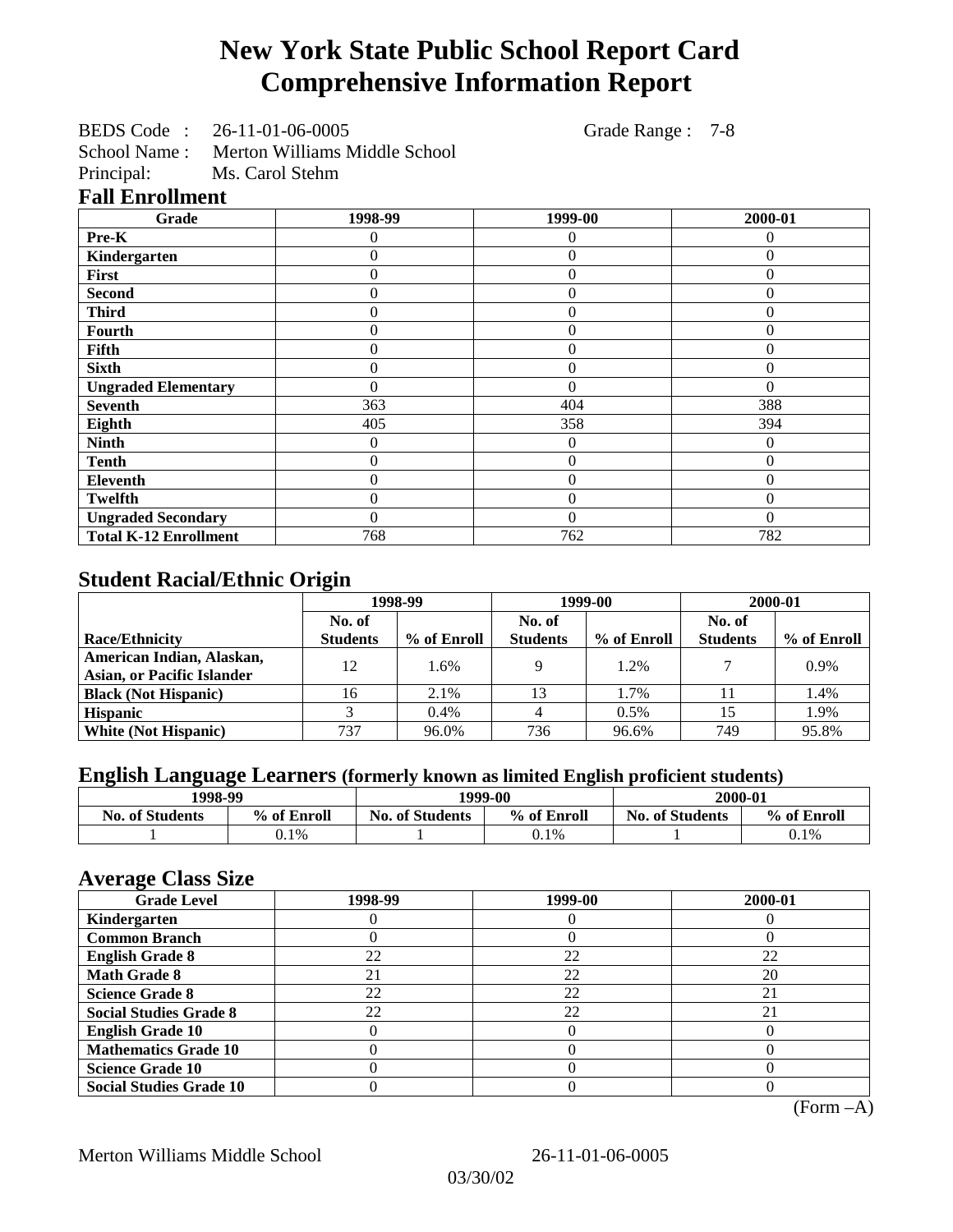## **District Need to Resource Capacity Category**

| <b>N/RC Category</b> | <b>Description</b>                                                  |
|----------------------|---------------------------------------------------------------------|
|                      | This is a school district with average student needs in relation to |
|                      | district resource capacity.                                         |

### **Similar School Group and Description**

| <b>Similar School Group</b> | <b>Description</b>                                                     |
|-----------------------------|------------------------------------------------------------------------|
|                             | All schools in this group are middle level schools in school districts |
|                             | with average student needs in relation to district resource capacity.  |
|                             | The schools in this group are in the lower range of student needs for  |
|                             | middle level schools in these districts.                               |

**All schools within the same N/RC category are divided into three similar groups defined by the percentage of students in the school who are eligible for the free lunch program and/or who are English Language Learners (formerly known as Limited English proficient).**

## **Attendance and Suspension**

|                               |                 | 1997-98 |                 | 1998-99 | 1999-00         |         |
|-------------------------------|-----------------|---------|-----------------|---------|-----------------|---------|
|                               | No. of          | $%$ of  |                 | $%$ of  | No. of          | $%$ of  |
|                               | <b>Students</b> | Enroll. | <b>Students</b> | Enroll. | <b>Students</b> | Enroll. |
| <b>Annual Attendance Rate</b> |                 | 95.0%   |                 | 94.0%   |                 | 96.6%   |
| <b>Student Suspensions</b>    |                 | 6.8%    | 36              | 4.7%    | 43              | 5.6%    |

## **Student Socioeconomic and Stability Indicators (Percent of Enrollment)**

|                          | 1998-99 | 1999-00 | 2000-01 |
|--------------------------|---------|---------|---------|
| <b>Free Lunch</b>        | 9.5%    | 7.6%    | 7.7%    |
| <b>Reduced Lunch</b>     | 3.6%    | 3.0%    | 5.9%    |
| <b>Public Assistance</b> | 1-10%   | 1-10%   | 1-10%   |
| <b>Student Stability</b> | 91-100% | 99%     | 98%     |

### **Staff Counts**

| <b>Staff</b>                            | 2000-01 |
|-----------------------------------------|---------|
| <b>Total Teachers</b>                   | 61      |
| <b>Total Other Professional Staff</b>   |         |
| <b>Total Paraprofessionals</b>          |         |
| <b>Teaching out of Certification *</b>  |         |
| <b>Teachers with Temporary Licenses</b> |         |

\*Teaching out of certification more than on an incidental basis.

(Form –B)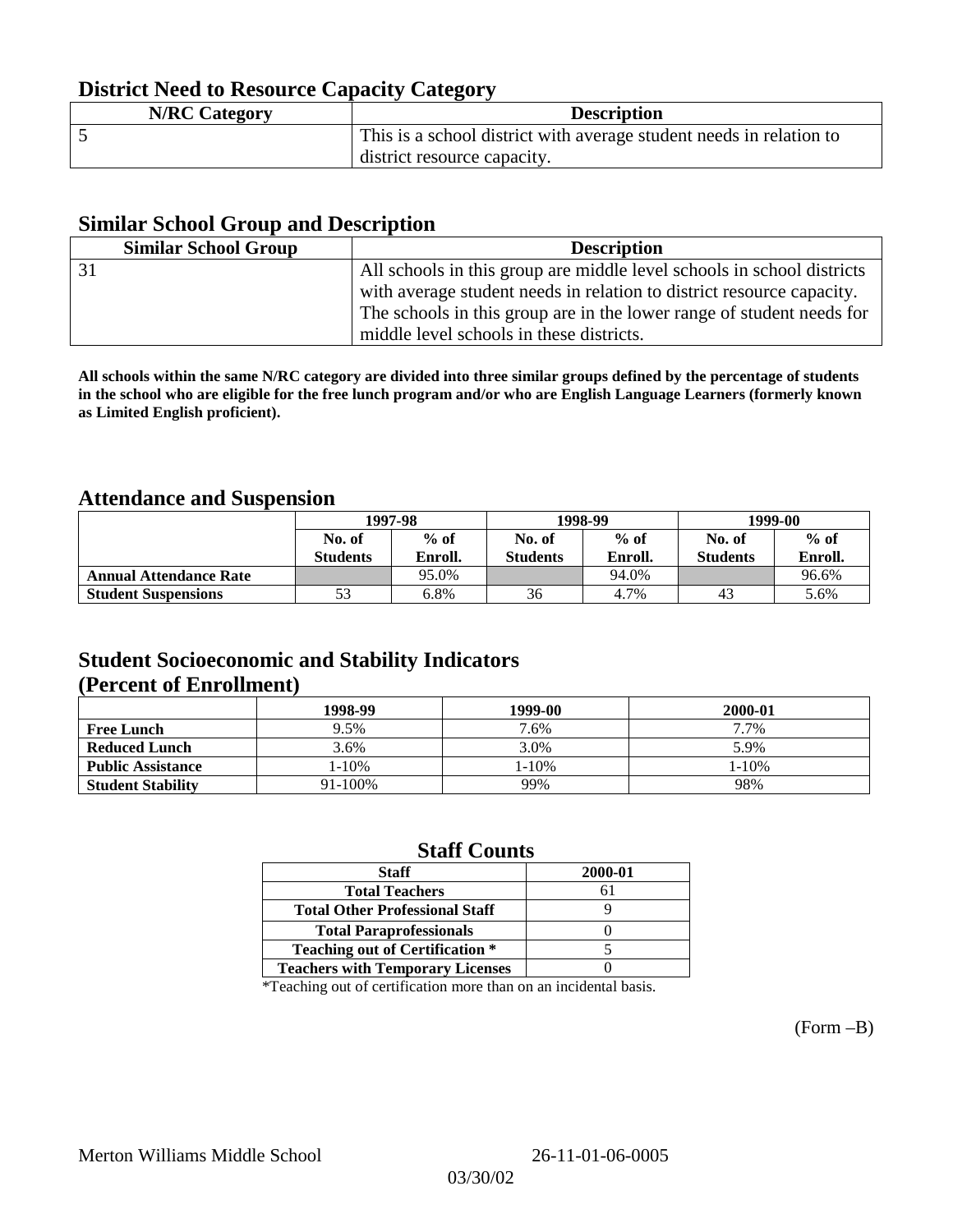## **Second Language Proficiency Examinations**

|                |            | 1998-99   |                   | 1999-00   | 2000-01    |           |  |
|----------------|------------|-----------|-------------------|-----------|------------|-----------|--|
| <b>Test</b>    | No. Tested | % Passing | <b>No. Tested</b> | % Passing | No. Tested | % Passing |  |
| French         | 99         | 92%       | 70                | 99%       | 86         | 99%       |  |
| <b>German</b>  |            | 0%        |                   | 0%        |            | 0%        |  |
| <b>Italian</b> |            | 0%        |                   | 0%        |            | 0%        |  |
| Latin          |            | 0%        |                   | 0%        |            | 0%        |  |
| <b>Spanish</b> | 223        | 97%       | 218               | 97%       | 253        | 100%      |  |

#### **General Education Students**

### **Students with Disabilities**

|                | 1998-99    |           |                   | 1999-00   | 2000-01           |           |  |
|----------------|------------|-----------|-------------------|-----------|-------------------|-----------|--|
| <b>Test</b>    | No. Tested | % Passing | <b>No. Tested</b> | % Passing | <b>No. Tested</b> | % Passing |  |
| French         | NA         | NA        |                   |           |                   |           |  |
| <b>German</b>  | NA         | NA        |                   | 0%        |                   | 0%        |  |
| <b>Italian</b> | <b>NA</b>  | NA        |                   | 0%        |                   | 0%        |  |
| Latin          | NA         | <b>NA</b> |                   | 0%        |                   | 0%        |  |
| <b>Spanish</b> | <b>NA</b>  | NA        | 10                | 100%      |                   | 100%      |  |

**School reports contain data for students with disabilities for the 1999-00 and 2000-01 school years only because of changes in data collection procedures; 1998-99 data do not appear. District reports contain data for all students with disabilities enrolled in the district for the 1998-99, 1999-00 and 2000-01 school years.**

(Form – D)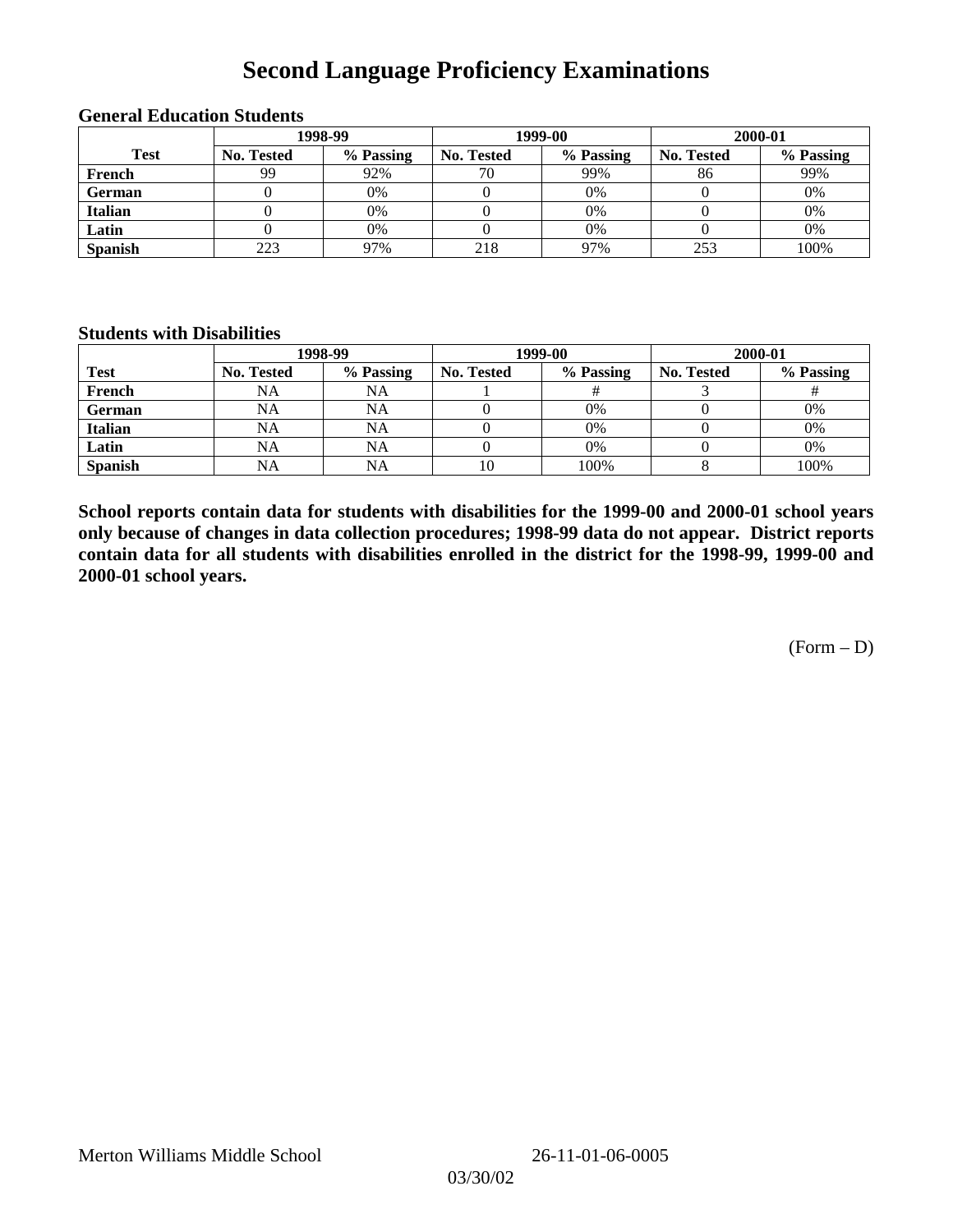# **Regents Examinations**

|                                                                            | <b>All Students</b> |                                                        |                  | <b>Students with Disabilities</b> |                  |                          |  |  |  |
|----------------------------------------------------------------------------|---------------------|--------------------------------------------------------|------------------|-----------------------------------|------------------|--------------------------|--|--|--|
|                                                                            | 1999                | 2000                                                   | 2001             | 1999                              | 2000             | 2001                     |  |  |  |
|                                                                            |                     | <b>Comprehensive English</b>                           |                  |                                   |                  |                          |  |  |  |
| Number Tested                                                              | $\theta$            | $\Omega$                                               | $\boldsymbol{0}$ | $\boldsymbol{0}$                  | $\mathbf{0}$     | $\mathbf{0}$             |  |  |  |
| Number scoring 55 to 100                                                   | $\boldsymbol{0}$    | $\boldsymbol{0}$                                       | $\Omega$         | $\Omega$                          | $\Omega$         | $\boldsymbol{0}$         |  |  |  |
| Number scoring 65 to 100                                                   | $\overline{0}$      | $\overline{0}$                                         | $\overline{0}$   | $\mathbf{0}$                      | $\mathbf{0}$     | $\mathbf{0}$             |  |  |  |
| Number scoring 85 to 100                                                   | $\overline{0}$      | $\overline{0}$                                         | $\overline{0}$   | $\overline{0}$                    | $\overline{0}$   | $\overline{0}$           |  |  |  |
| Percentage of Tested Scoring 55-100                                        | 0%                  | 0%                                                     | 0%               | 0%                                | 0%               | 0%                       |  |  |  |
| Percentage of Tested Scoring 65-100                                        | 0%                  | 0%                                                     | 0%               | 0%                                | 0%               | 0%                       |  |  |  |
| Percentage of Tested Scoring 85-100                                        | 0%                  | 0%                                                     | 0%               | 0%                                | 0%               | 0%                       |  |  |  |
|                                                                            |                     | Math I                                                 |                  |                                   |                  |                          |  |  |  |
| Number Tested<br>136<br>141<br>134<br>$\mathfrak 2$<br>3<br>$\overline{0}$ |                     |                                                        |                  |                                   |                  |                          |  |  |  |
| Number scoring 55 to 100                                                   | 136                 | 141                                                    | 134              | $\overline{0}$                    | $\#$             | $\#$                     |  |  |  |
| Number scoring 65 to 100                                                   | 132                 | 138                                                    | 133              | $\theta$                          | #                | #                        |  |  |  |
| Number scoring 85 to 100                                                   | 80                  | 106                                                    | 111              | $\overline{0}$                    | $\overline{\#}$  | $\overline{\#}$          |  |  |  |
| Percentage of Tested Scoring 55-100                                        | 100%                | 100%                                                   | 100%             | 0%                                | #                | #                        |  |  |  |
| Percentage of Tested Scoring 65-100                                        | 97%                 | 98%                                                    | 99%              | 0%                                | $\overline{\#}$  | $\overline{\overline{}}$ |  |  |  |
| Percentage of Tested Scoring 85-100                                        | 59%                 | 75%                                                    | 83%              | 0%                                | #                | $\#$                     |  |  |  |
|                                                                            |                     | Math A                                                 |                  |                                   |                  |                          |  |  |  |
| Number Tested                                                              | $\boldsymbol{0}$    | $\mathbf{0}$                                           | $\boldsymbol{0}$ | $\mathbf{0}$                      | $\boldsymbol{0}$ | $\boldsymbol{0}$         |  |  |  |
| Number scoring 55 to 100                                                   | $\mathbf{0}$        | $\mathbf{0}$                                           | $\overline{0}$   | $\overline{0}$                    | $\overline{0}$   | $\mathbf{0}$             |  |  |  |
| Number scoring 65 to 100                                                   | $\overline{0}$      | $\overline{0}$                                         | $\overline{0}$   | $\mathbf{0}$                      | $\mathbf{0}$     | $\mathbf{0}$             |  |  |  |
| Number scoring 85 to 100                                                   | $\theta$            | $\theta$                                               | $\Omega$         | $\theta$                          | $\Omega$         | $\Omega$                 |  |  |  |
| Percentage of Tested Scoring 55-100                                        | 0%                  | 0%                                                     | 0%               | 0%                                | 0%               | 0%                       |  |  |  |
| Percentage of Tested Scoring 65-100                                        | 0%                  | 0%                                                     | 0%               | 0%                                | 0%               | 0%                       |  |  |  |
| Percentage of Tested Scoring 85-100                                        | 0%                  | 0%                                                     | 0%               | 0%                                | 0%               | 0%                       |  |  |  |
|                                                                            |                     | <b>Global Studies (last administered January 2000)</b> |                  |                                   |                  |                          |  |  |  |
| Number Tested                                                              | $\mathbf{0}$        | $\theta$                                               |                  | $\overline{0}$                    | $\mathbf{0}$     |                          |  |  |  |
| Number scoring 55 to 100                                                   | $\mathbf{0}$        | $\mathbf{0}$                                           |                  | $\overline{0}$                    | $\overline{0}$   |                          |  |  |  |
| Number scoring 65 to 100                                                   | $\overline{0}$      | $\overline{0}$                                         |                  | $\overline{0}$                    | $\mathbf{0}$     |                          |  |  |  |
| Number scoring 85 to 100                                                   | $\overline{0}$      | $\overline{0}$                                         |                  | $\overline{0}$                    | $\overline{0}$   |                          |  |  |  |
| Percentage of Tested Scoring 55-100                                        | 0%                  | 0%                                                     |                  | 0%                                | 0%               |                          |  |  |  |
| Percentage of Tested Scoring 65-100                                        | 0%                  | 0%                                                     |                  | 0%                                | 0%               |                          |  |  |  |
| Percentage of Tested Scoring 85-100                                        | 0%                  | 0%                                                     |                  | 0%                                | 0%               |                          |  |  |  |
| Global History and Geography (first administered June 2000)                |                     |                                                        |                  |                                   |                  |                          |  |  |  |
| Number Tested                                                              |                     | $\theta$                                               | $\Omega$         |                                   | $\mathbf{0}$     | $\mathbf{0}$             |  |  |  |
| Number scoring 55 to 100                                                   |                     | $\boldsymbol{0}$                                       | $\boldsymbol{0}$ |                                   | $\boldsymbol{0}$ | $\boldsymbol{0}$         |  |  |  |
| Number scoring 65 to 100                                                   |                     | $\overline{0}$                                         | $\overline{0}$   |                                   | $\overline{0}$   | $\mathbf{0}$             |  |  |  |
| Number scoring 85 to 100                                                   |                     | $\overline{0}$                                         | $\overline{0}$   |                                   | $\overline{0}$   | $\overline{0}$           |  |  |  |
| Percentage of Tested Scoring 55-100                                        |                     | 0%                                                     | 0%               |                                   | 0%               | 0%                       |  |  |  |
| Percentage of Tested Scoring 65-100                                        |                     | 0%                                                     | 0%               |                                   | 0%               | 0%                       |  |  |  |
| Percentage of Tested Scoring 85-100                                        |                     | 0%                                                     | 0%               |                                   | 0%               | 0%                       |  |  |  |

 $(Form - G)$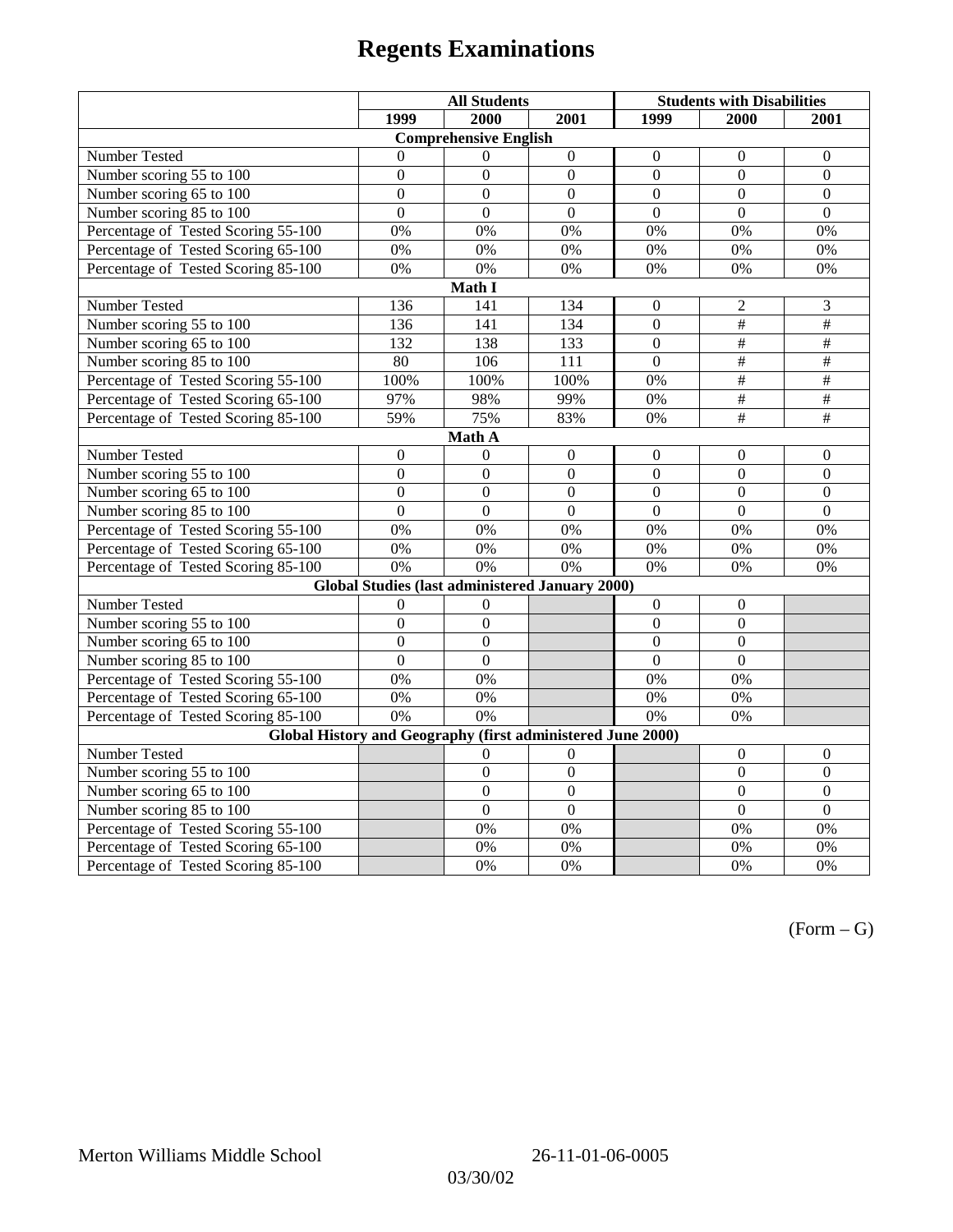## **Average Grade Enrollment**

### **All Students**

| Year | Grade 9<br><b>Enrollment</b><br>(June) | Grade 10<br><b>Enrollment</b><br>(June) | Grade 11<br><b>Enrollment</b><br>(June) | Grade 12<br><b>Enrollment</b><br>(June) | $AGE^*$ |
|------|----------------------------------------|-----------------------------------------|-----------------------------------------|-----------------------------------------|---------|
| 1999 |                                        |                                         |                                         |                                         | 400     |
| 2000 |                                        |                                         |                                         |                                         | 360     |
| 2001 |                                        |                                         |                                         |                                         | 354     |

\* In schools with no grade 9 - 12 enrollment, AGE is the grade 8 enrollment

### **Students with Disabilities**

| Year | Grade 9<br><b>Enrollment</b><br>(June) | Grade 10<br><b>Enrollment</b><br>(June) | Grade 11<br><b>Enrollment</b><br>(June) | Grade 12<br><b>Enrollment</b><br>(June) | $AGE^*$ |
|------|----------------------------------------|-----------------------------------------|-----------------------------------------|-----------------------------------------|---------|
| 1999 |                                        |                                         |                                         |                                         |         |
| 2000 |                                        |                                         |                                         |                                         | 53      |
| 2001 |                                        |                                         |                                         |                                         | 56      |

\* In schools with no grade 9 - 12 enrollment, AGE is the grade 8 enrollment

(Form – I)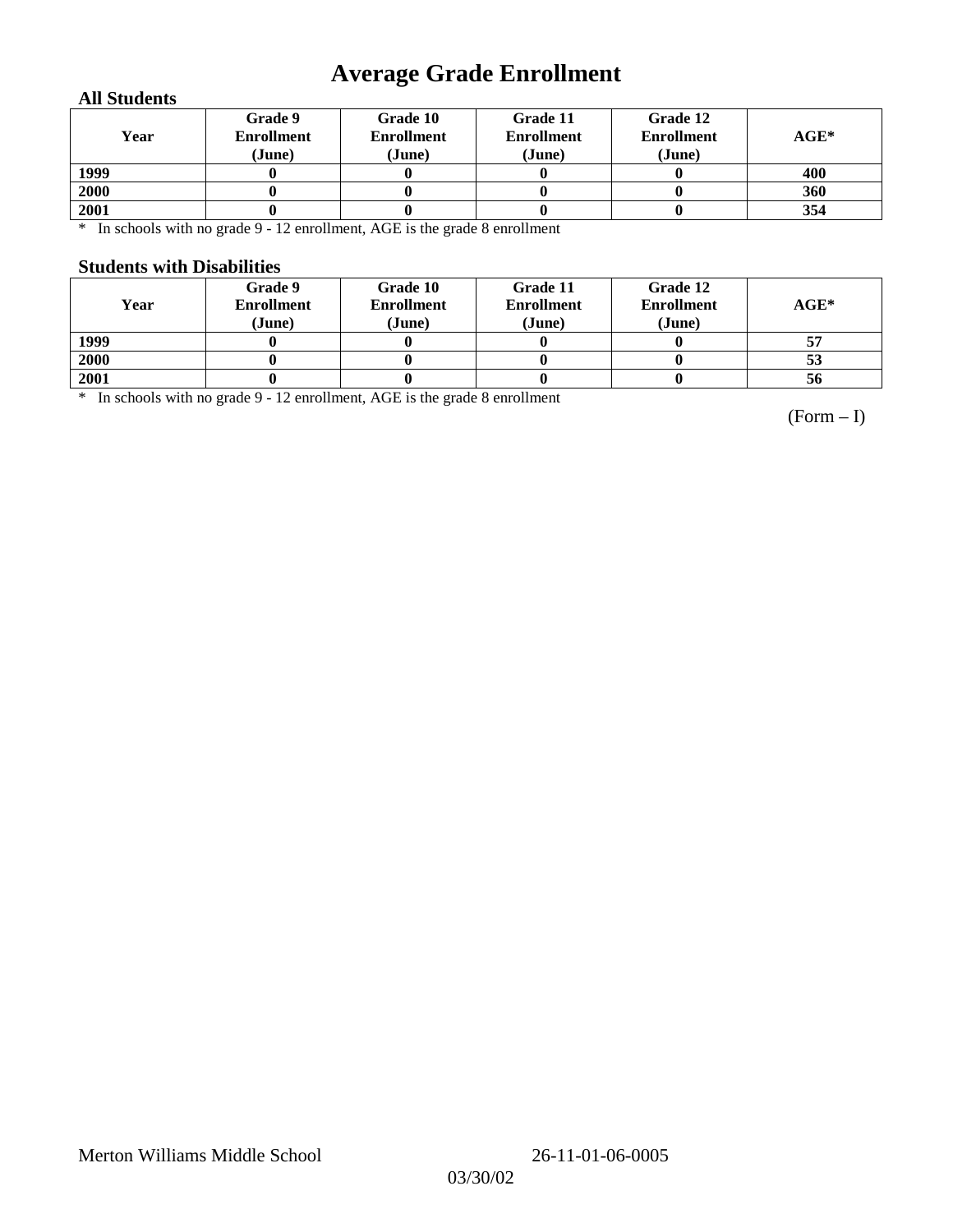# **Regents Examinations**

|                                       | <b>All Students</b> |                  |                 | <b>Students with Disabilities</b> |                  |                  |  |  |
|---------------------------------------|---------------------|------------------|-----------------|-----------------------------------|------------------|------------------|--|--|
|                                       | 1999                | 2000             | 2001            | 1999                              | 2000             | 2001             |  |  |
| <b>Average Grade Enrollment (AGE)</b> | 400                 | 360              | 354             | 57                                | 53               | 56               |  |  |
| Math II                               |                     |                  |                 |                                   |                  |                  |  |  |
| Number Tested                         | $\boldsymbol{0}$    | $\boldsymbol{0}$ | $\overline{2}$  | $\boldsymbol{0}$                  | $\boldsymbol{0}$ | $\boldsymbol{0}$ |  |  |
| Number scoring 55 to 100              | $\mathbf{0}$        | $\overline{0}$   | $\#$            | $\overline{0}$                    | $\overline{0}$   | $\mathbf{0}$     |  |  |
| Number scoring 65 to 100              | $\boldsymbol{0}$    | $\overline{0}$   | $\#$            | $\overline{0}$                    | $\mathbf{0}$     | $\mathbf{0}$     |  |  |
| Number scoring 85 to 100              | $\overline{0}$      | $\overline{0}$   | $\overline{\#}$ | $\overline{0}$                    | $\mathbf{0}$     | $\mathbf{0}$     |  |  |
| Percentage of AGE Tested              | 0%                  | 0%               | $\#$            | 0%                                | 0%               | 0%               |  |  |
| Percentage of AGE Scoring 55-100      | 0%                  | 0%               | $\#$            | $0\%$                             | 0%               | 0%               |  |  |
| Percentage of AGE Scoring 65-100      | 0%                  | 0%               | $\#$            | 0%                                | 0%               | 0%               |  |  |
| Percentage of AGE Scoring 85-100      | 0%                  | 0%               | $\#$            | 0%                                | 0%               | $0\%$            |  |  |
| Percentage of Tested Scoring 65-100   | 0%                  | 0%               | $\#$            | 0%                                | 0%               | $0\%$            |  |  |
| Math III                              |                     |                  |                 |                                   |                  |                  |  |  |
| Number Tested                         | $\boldsymbol{0}$    | $\boldsymbol{0}$ | $\mathbf{0}$    | $\boldsymbol{0}$                  | $\mathbf{0}$     | $\mathbf{0}$     |  |  |
| Number scoring 55 to 100              | $\boldsymbol{0}$    | $\boldsymbol{0}$ | $\overline{0}$  | $\mathbf{0}$                      | $\mathbf{0}$     | $\boldsymbol{0}$ |  |  |
| Number scoring 65 to 100              | $\boldsymbol{0}$    | $\boldsymbol{0}$ | $\Omega$        | $\theta$                          | $\Omega$         | $\mathbf{0}$     |  |  |
| Number scoring 85 to 100              | $\mathbf{0}$        | $\overline{0}$   | $\Omega$        | $\Omega$                          | $\Omega$         | $\mathbf{0}$     |  |  |
| Percentage of AGE Tested              | 0%                  | 0%               | 0%              | 0%                                | 0%               | 0%               |  |  |
| Percentage of AGE Scoring 55-100      | 0%                  | 0%               | 0%              | 0%                                | 0%               | 0%               |  |  |
| Percentage of AGE Scoring 65-100      | 0%                  | 0%               | 0%              | 0%                                | 0%               | 0%               |  |  |
| Percentage of AGE Scoring 85-100      | 0%                  | 0%               | 0%              | 0%                                | 0%               | 0%               |  |  |
| Percentage of Tested Scoring 65-100   | 0%                  | 0%               | 0%              | 0%                                | 0%               | 0%               |  |  |
| Math B (first administered June 2001) |                     |                  |                 |                                   |                  |                  |  |  |
| Number Tested                         |                     |                  | $\overline{0}$  |                                   |                  | $\boldsymbol{0}$ |  |  |
| Number scoring 55 to 100              |                     |                  | $\overline{0}$  |                                   |                  | $\mathbf{0}$     |  |  |
| Number scoring 65 to 100              |                     |                  | $\overline{0}$  |                                   |                  | $\boldsymbol{0}$ |  |  |
| Number scoring 85 to 100              |                     |                  | $\overline{0}$  |                                   |                  | $\mathbf{0}$     |  |  |
| Percentage of AGE Tested              |                     |                  | 0%              |                                   |                  | 0%               |  |  |
| Percentage of AGE Scoring 55-100      |                     |                  | 0%              |                                   |                  | 0%               |  |  |
| Percentage of AGE Scoring 65-100      |                     |                  | 0%              |                                   |                  | 0%               |  |  |
| Percentage of AGE Scoring 85-100      |                     |                  | 0%              |                                   |                  | 0%               |  |  |
| Percentage of Tested Scoring 65-100   |                     |                  | 0%              |                                   |                  | 0%               |  |  |

 $(Form - L)$